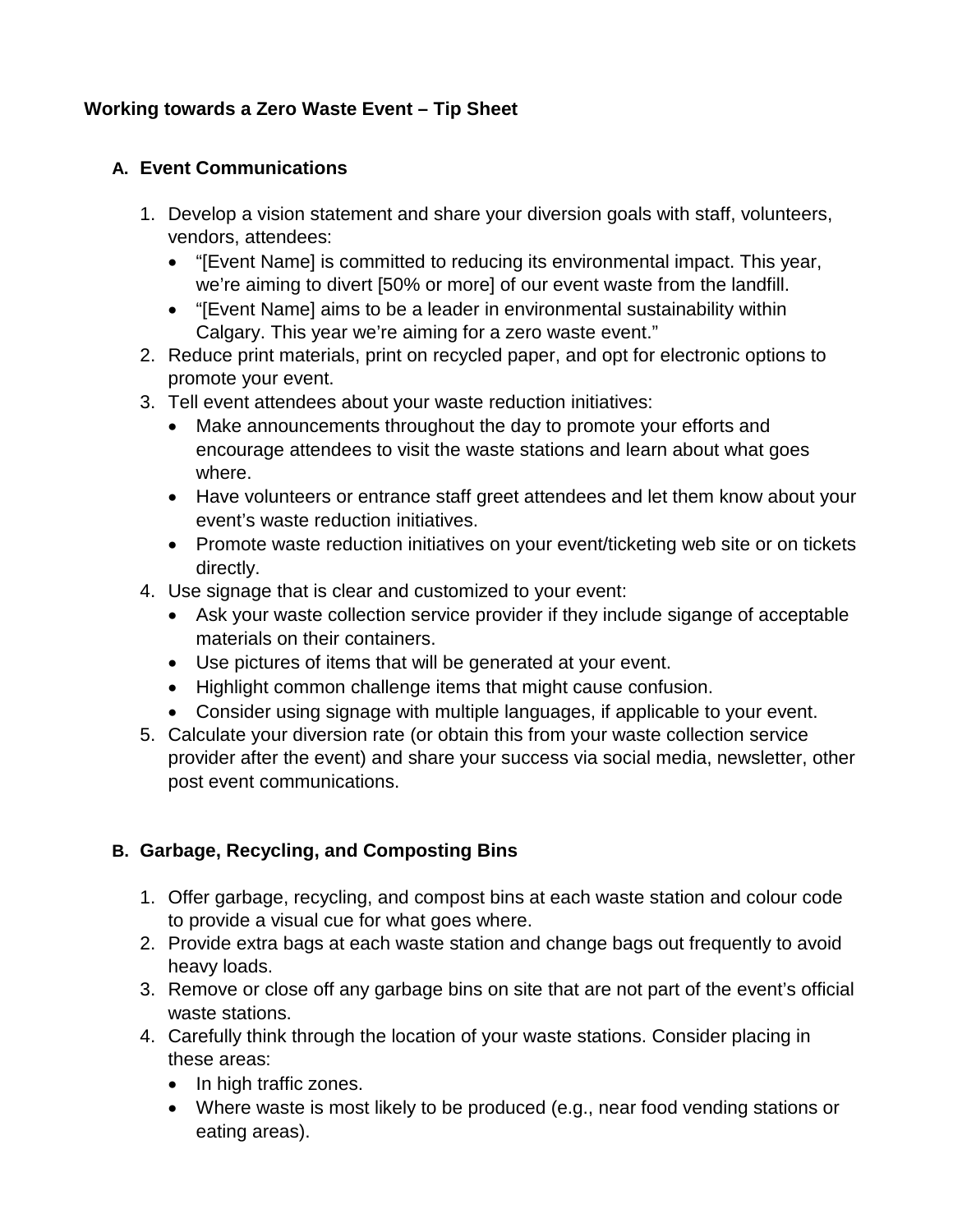- Near any closed off garbage bins this helps to discourage their use.
- Where bins would normally be found at the event venue.

#### **C. Waste Collection Services**

- 1. Consider the specific types of waste items that your event will generate and find a waste collection service provider that can accommodate the collection of these items (e.g., certified compostable food ware, coffee cups, hazardous waste)
- 2. Check with your collection service provider about other services they can provide (e.g., signage, bins, bags, event consulting).

#### **D. Volunteers**

- 1. Use volunteer educators to divert waste at waste stations and assist event attendees in properly disposing of their waste. This can reduce contamination and increases diversion rates.
- 2. Visit The City of Calgary web site to download a free Volunteer Recruitment Template and Waste & Recycling Pocket Guide.

### **E. Vendors**

- 1. Communicate with vendors in advance of the event to determine what waste materials they will generate and address any diversion needs for unique materials.
- 2. Inform vendors about your waste reduction initiatives and consider making certain terms mandatory. Outline these terms in the event contract. Stipulations for vendors could include:
	- Use of onsite recycling and compost bins for acceptable items don't just use the garbage bins.
	- Certified compostable food ware only (no foam containers or packaging).
	- No single-use plastic bags for customers.
	- Straw-free.
	- Bulk condiments only (no single-use packets).
	- Provision of a compost & recycling bin at their stall.
- 3. Visit The City of Calgary web site to download a free Food Vendor Memo Template.
- 4. Consider incentives to improve vendor compliance such as:
	- Charging a refundable waste management deposit.
	- Implementing a program to recognize vendors that go above and beyond.
	- Offering compliant vendors a discounted fee at future events.
- 5. Provide water stations for event attendees to fill their reusable water bottles and eliminate the sale of single use plastic water bottles.